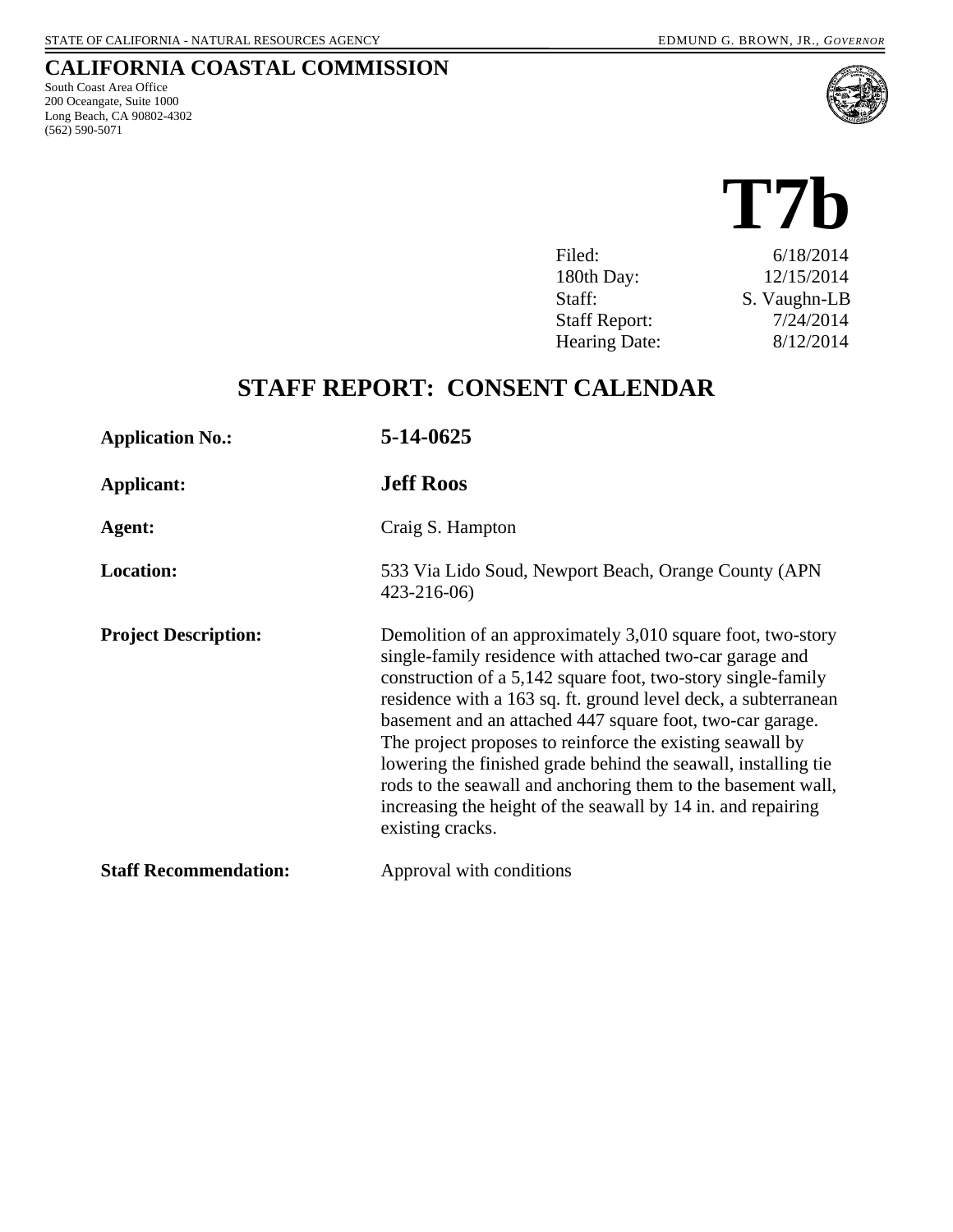### **I. MOTION AND RESOLUTION**

#### **Motion:**

*I move that the Commission approve the coastal development permit applications included on the consent calendar in accordance with the staff recommendations.*

Staff recommends a **YES** vote. Passage of this motion will result in approval of all of the permits included on the consent calendar. The motion passes only by affirmative vote of a majority of the Commissioners present.

#### **Resolution:**

*The Commission hereby approves a coastal development permit for the proposed development and adopts the findings set forth below on grounds that the development as conditioned will be in conformity with the policies of Chapter 3 of the Coastal Act and will not prejudice the ability of the local government having jurisdiction over the area to prepare a Local Coastal Program conforming to the provisions of Chapter 3. Approval of the permit complies with the California Environmental Quality Act because either 1) feasible mitigation measures and/or alternatives have been incorporated to substantially lessen any significant adverse effects of the development on the environment, or 2) there are no further feasible mitigation measures or alternatives that would substantially lessen any significant adverse impacts of the development on the environment.* 

#### **II. STANDARD CONDITIONS:**

This permit is granted subject to the following standard conditions:

- 1. **Notice of Receipt and Acknowledgment**. The permit is not valid and development shall not commence until a copy of the permit, signed by the permittee or authorized agent, acknowledging receipt of the permit and acceptance of the terms and conditions, is returned to the Commission office.
- 2. **Expiration.** If development has not commenced, the permit will expire two years from the date on which the Commission voted on the application. Development shall be pursued in a diligent manner and completed in a reasonable period of time. Application for extension of the permit must be made prior to the expiration date.
- 3. **Interpretation.** Any questions of intent of interpretation of any condition will be resolved by the Executive Director or the Commission.
- 4. **Assignment.** The permit may be assigned to any qualified person, provided assignee files with the Commission an affidavit accepting all terms and conditions of the permit.
- 5. **Terms and Conditions Run with the Land.** These terms and conditions shall be perpetual, and it is the intention of the Commission and the permittee to bind all future owners and possessors of the subject property to the terms and conditions.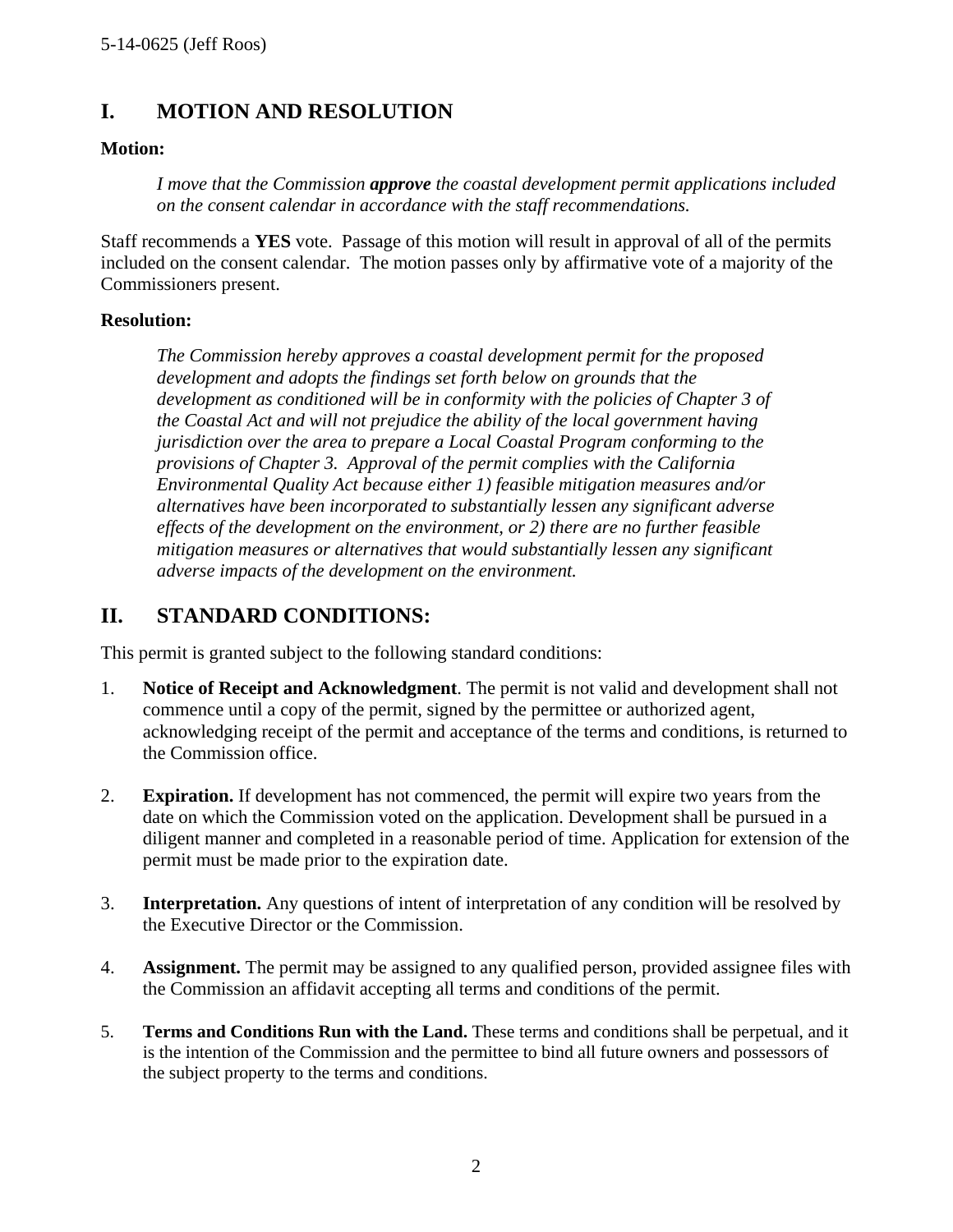### **III. SPECIAL CONDITIONS:**

This permit is granted subject to the following special conditions:

1. **Assumption of Risk, Waiver of Liability and Indemnity.** By acceptance of this permit, the applicant acknowledges and agrees (i) that the site may be subject to hazards from waves, erosion, storm conditions, liquefaction, flooding, and sea level rise; (ii) to assume the risks to the applicant and the property that is the subject of this permit of injury and damage from such hazards in connection with this permitted development; (iii) to unconditionally waive any claim of damage or liability against the Commission, its officers, agents, and employees for injury or damage from such hazards; and (iv) to indemnify and hold harmless the Commission, its officers, agents, and employees with respect to the Commission's approval of the project against any and all liability, claims, demands, damages, costs (including costs and fees incurred in defense of such claims), expenses, and amounts paid in settlement arising from any injury or damage due to such hazards.

#### **2. No Future Shoreline Protective Device.**

- A. By acceptance of this permit, the applicant agrees, on behalf of himself or herself and all other successors and assigns, that no shoreline protective device(s) shall ever be constructed to protect the development approved pursuant to Coastal Development Permit No. 5-14-0625 including, but not limited to, the residence and garage, foundations, and patio, and any future improvements, in the event that the development is threatened with damage or destruction from waves, erosion, storm conditions, flooding, sea level rise or other natural hazards in the future. By acceptance of this permit, the applicant hereby waives, on behalf of himself or herself and all successors and assigns, any rights to construct such devices that may exist under Public Resources Code Section 30235.
- B. By acceptance of this permit, the applicant further agrees, on behalf of himself or herself and all successors and assigns, that the landowners shall remove the development authorized by this permit, including the residence and garage, foundations, and patio, if any government agency has ordered that the structures are not to be occupied due to any of the hazards identified above. In the event that portions of the development fall to the beach before they are removed, the landowners shall remove all recoverable debris associated with the development from the beach and ocean and lawfully dispose of the material in an approved disposal site. Such removal shall require a Coastal Development Permit.
- **3. Future Development.** This permit is only for the development described in Coastal Development Permit No. 5-14-0625. Pursuant to Title 14 California Code of Regulations Section 13250(b)(6), the exemptions otherwise provided in Public Resources Code Section 30610(a) shall not apply to the development governed by Coastal Development Permit No. 5-14-0625. Accordingly, any future improvements to the residence and garage, foundations, and patio authorized by this permit, including but not limited to repair and maintenance identified as requiring a permit in Public Resources Section 30610(d) and Title 14 California Code of Regulations Sections 13252(a)-(b), shall require an amendment to Permit No. 5-14- 0625 from the Commission or shall require an additional Coastal Development Permit from the Commission or from the applicable certified local government.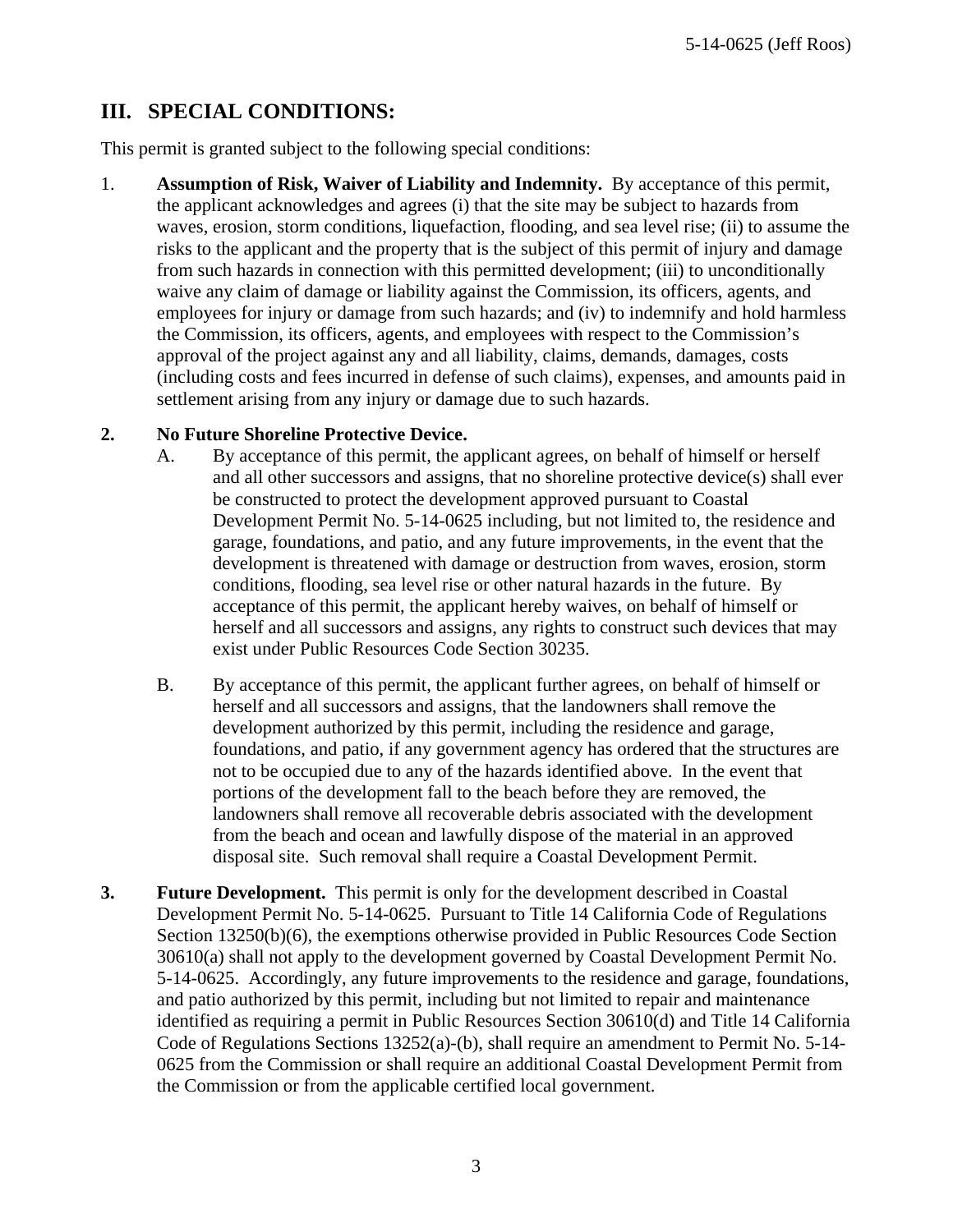#### **4. Storage of Construction Materials, Mechanized Equipment and Removal of Construction Debris.**

The permittee shall comply with the following construction-related requirements:

- A. No demolition or construction materials, debris, or waste shall be placed or stored where it may enter sensitive habitat, receiving waters or a storm drain, or be subject to wave, wind, rain, or tidal erosion and dispersion.
- B. No demolition or construction equipment, materials, or activity shall be placed in or occur in any location that would result in impacts to environmentally sensitive habitat areas, streams, wetlands or their buffers.
- C. Any and all debris resulting from demolition or construction activities shall be removed from the project site within 24 hours of completion of the project.
- D. Demolition or construction debris and sediment shall be removed from work areas each day that demolition or construction occurs to prevent the accumulation of sediment and other debris that may be discharged into coastal waters.
- E. All trash and debris shall be disposed in the proper trash and recycling receptacles at the end of every construction day.
- F. The applicant shall provide adequate disposal facilities for solid waste, including excess concrete, produced during demolition or construction.
- G. Debris shall be disposed of at a legal disposal site or recycled at a recycling facility. If the disposal site is located in the Coastal Zone, a Coastal Development Permit or an amendment to this permit shall be required before disposal can take place unless the Executive Director determines that no amendment or new permit is legally required.
- H. All stock piles and construction materials shall be covered, enclosed on all sides, shall be located as far away as possible from drain inlets and any waterway, and shall not be stored in contact with the soil.
- I. Machinery and equipment shall be maintained and washed in confined areas specifically designed to control runoff. Thinners or solvents shall not be discharged into sanitary or storm sewer systems.
- J. The discharge of any hazardous materials into any receiving waters shall be prohibited.
- K. Spill prevention and control measures shall be implemented to ensure the proper handling and storage of petroleum products and other construction materials. Measures shall include a designated fueling and vehicle maintenance area with appropriate berms and protection to prevent any spillage of gasoline or related petroleum products or contact with runoff. The area shall be located as far away from the receiving waters and storm drain inlets as possible.
- L. Best Management Practices (BMPs) and Good Housekeeping Practices (GHPs) designed to prevent spillage and/or runoff of demolition or construction-related materials, and to contain sediment or contaminants associated with demolition or construction activity, shall be implemented prior to the on-set of such activity.
- M. All BMPs shall be maintained in a functional condition throughout the duration of construction activity.
- **5. Conformance with Drainage and Run-Off Control Plan.** The applicant shall conform with the drainage and run-off control plan received on June 18, 2014 showing roof drainage and runoff from all impervious areas directed to trench drains and percolation pits. Any proposed changes to the approved plan shall be reported to the Executive Director. No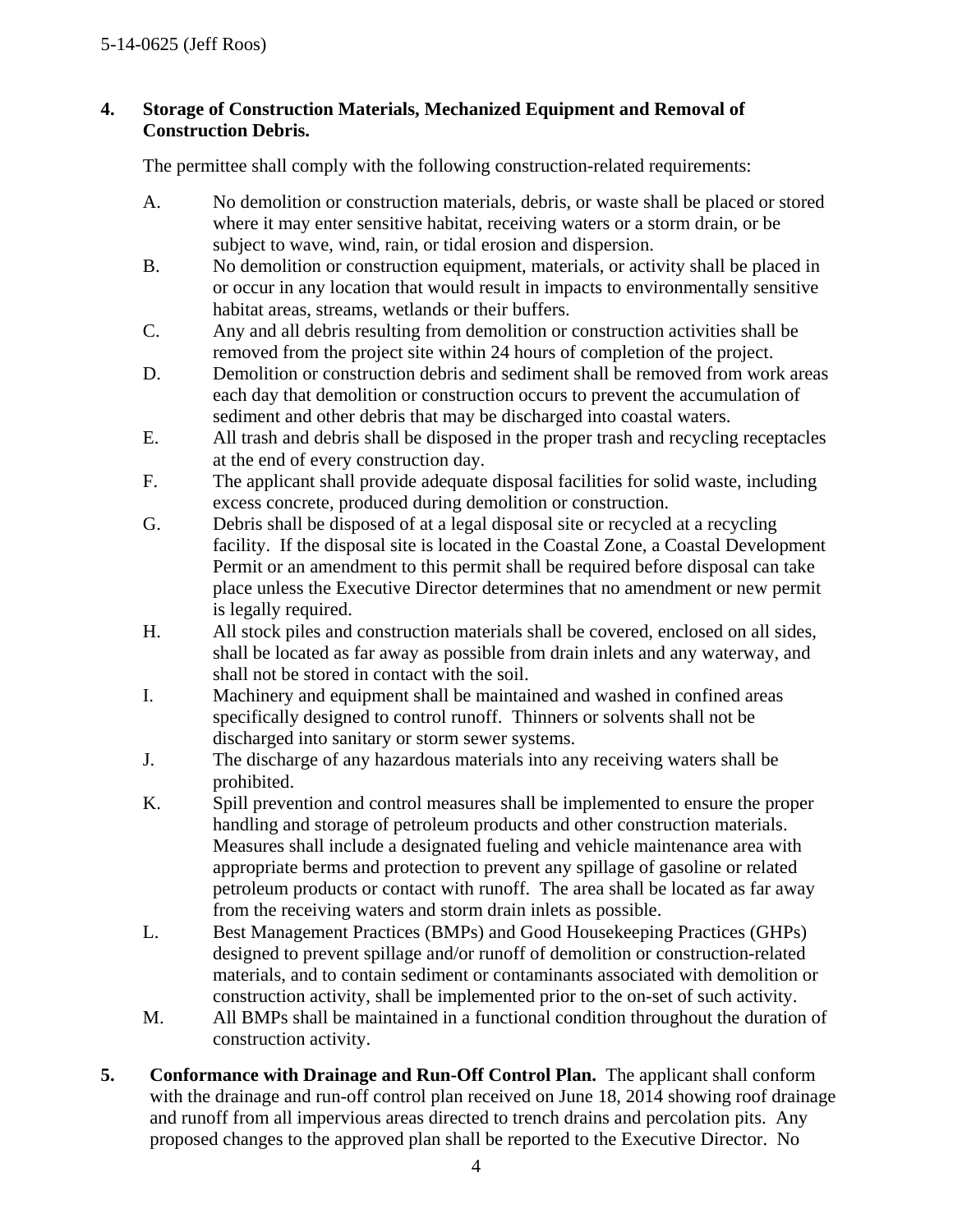changes to the approved plan shall occur without a Commission amendment to this Coastal Development Permit unless the Executive Director determines that no amendment is legally required.

**6. Landscaping-Drought Tolerant, Non-Invasive Plants.** Vegetated landscaped areas shall only consist of native plants or non-native drought tolerant plants, which are non-invasive. No plant species listed as problematic and/or invasive by the California Native Plant Society (http://www.CNPS.org/), the California Invasive Plant Council (formerly the California Exotic Pest Plant Council) (http://www.cal-ipc.org/), or as may be identified from time to time by the State of California shall be employed or allowed to naturalize or persist on the site. No plant species listed as a "noxious weed" by the State of California or the U.S. Federal Government shall be utilized within the property. All plants shall be low water use plants as identified by California Department of Water Resources (See:

http://www.water.ca.gov/wateruseefficiency/docs/wucols00.pdf).

**7. Deed Restriction.** PRIOR TO ISSUANCE OF THE COASTAL DEVELOPMENT PERMIT, the applicant shall submit to the Executive Director for review and approval documentation demonstrating that the landowners have executed and recorded against the parcel(s) governed by this permit a deed restriction, in a form and content acceptable to the Executive Director: (1) indicating that, pursuant to this permit, the California Coastal Commission has authorized development on the subject property, subject to terms and conditions that restrict the use and enjoyment of that property; and (2) imposing the Special Conditions of this permit as covenants, conditions and restrictions on the use and enjoyment of the Property. The deed restriction shall include a legal description of the entire parcel or parcels governed by this permit. The deed restriction shall also indicate that, in the event of an extinguishment or termination of the deed restriction for any reason, the terms and conditions of this permit shall continue to restrict the use and enjoyment of the subject property so long as either this permit or the development it authorizes, or any part, modification, or amendment thereof, remains in existence on or with respect to the subject property.

### **IV. FINDINGS AND DECLARATIONS:**

### **A. PROJECT LOCATION & DESCRIPTION**

The proposed project is located on an approximately 3,144 square foot bayfront lot on Newport Bay at 533 Via Lido Soud in the City of Newport Beach, County of Orange (**EXHIBIT #1**). The site is designated as R-1, Single-Unit Residential in the City of Newport Beach Land Use Plan (LUP) and the proposed use conforms to this designation. The project site is located in a residential area where the homes fronting Newport Bay are located on lots with bulkheads. Site conditions on the bayward side of the site include an existing bulkhead, pier and dock. The applicant proposes to demolish an existing 3,010 square foot, two-story, single-family residence with an attached two-car garage and construct a two-story, approximately 5,142 square foot single-family home with a subterranean basement, attached 447 square foot two-car garage and a 163 square foot, ground level deck (**EXHIBIT #2**). The project also proposes to repair, reinforce and increase the height of an existing seawall by 14 inches. No work is proposed for the existing dock or pier.

Presently, there is an approximately 30' long seawall/bulkhead on the bayfront side of the subject property. The seawall/bulkhead is currently 6' 6" high (+10.05' NAVD88, +7.43' Mean Tide Level) as measured from the dredge line to the top of existing coping, and is 5' 3" (-2.98' NADV88, -5.6'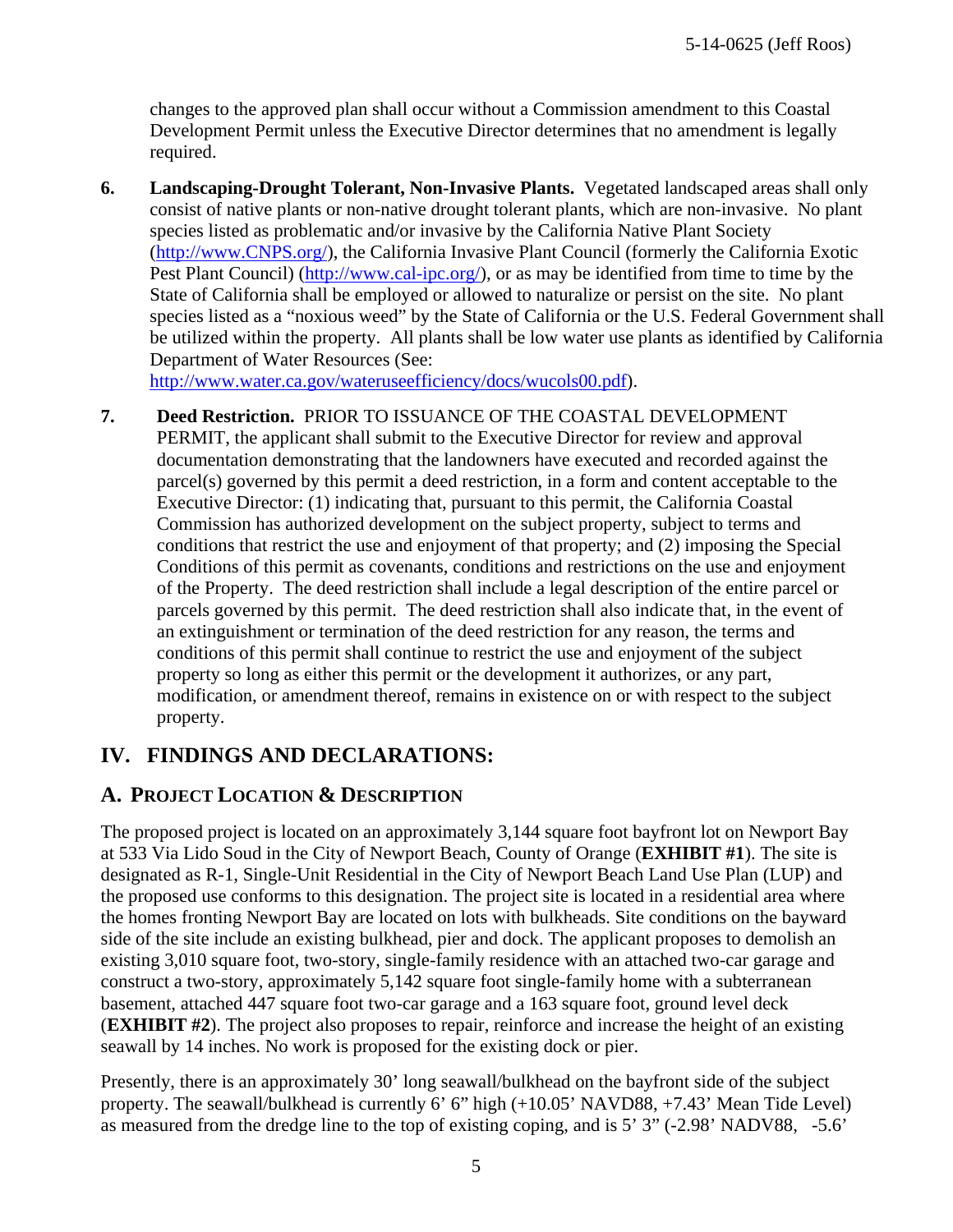Mean Tide Level) deep embedded below the bay bottom. The existing concrete panels are 8" thick. The existing coping is approximately 16" wide and 21" tall. Although unobservable, based on the type of the existing seawall and his experience, the project engineer has assumed that there are existing tierods affixed to the seawall.

The applicant proposes to lower the existing grade behind the seawall by 2' 6" by removing 20 cubic feet of sand, which will be transported outside of the coastal zone. The void behind the seawall will remain in order to release some of the pressure exerted on the panels by the sand. Additional seawall/bulkhead proposals include: affixing three tierods to the seawall/bulkhead and fastening them to the basement wall; a new reinforced concrete cap and deck to be installed on top of the concrete coping of the seawall/bulkhead, finished surface on top of seawall/bulkhead shall be approximately +11.38 NAVD88; and to fix all cracks and seal all unsealed panel joints in the existing seawall/bulkhead. This work would result in a height increase of the seawall/bulkhead from 6' 6" to 7' 9" high as measured from the dredge line (**EXHIBIT #3**). The top of the proposed seawall/bulkhead will increase the existing elevation of +9.87' above Mean Low Lower water (+7.46' Mean Sea Level) to +11.2' above Mean Low Lower Water (+8.79' above Mean Sea Level) to mitigate against the possible effects of future sea level rise. The increase in height of the seawall/bulkhead is consistent with the heights of seawalls/bulkheads on adjacent lots. The City of Newport Beach Harbor Resources has reviewed and approved the applicant's seawall/bulkhead plans (**EXHITIB #4**). No seaward encroachment of the seawall/bulkhead will occur as a result of these proposed developments.

Public access to the bay is available approximately 160' east of the project site at the Via Orvieto street end and approximately 500' west of the project site at the Via Koron street end to the sandy public beach along Lido Island. There is possible lateral access to the seaward side of the bulkhead during low tide, however, this project is not proposing any work to the existing dock and will not have any adverse impacts to public access.

The applicant is proposing water quality improvements as part of the proposed project, including the direction of roof and surface runoff to bottomless catch basins and landscaped areas on the property. All plants used in landscaping will be non-invasive and drought tolerant. The placement of vegetation that is considered to be invasive which could supplant native vegetation is not permitted. Invasive plants have the potential to overcome native plants and spread quickly. Invasive plants are generally those identified by the California Invasive Plant Council (http://www.caleppc.org/) and the California Native Plant Society (www.CNPS.org) in their publications. Furthermore, any plants in the landscaping plan should be drought tolerant to minimize the use of water. The term drought tolerant is equivalent to the terms 'low water use' and 'ultra low water use' as defined and used by "A Guide to Estimating Irrigation Water Needs of Landscape Plantings in California" prepared by University of California Cooperative Extension and the California Department of Water Resources dated August 2000 available at http://www.owue.water.ca.gov/landscape/pubs/pubs.cfm

### **B. Water Quality**

The proposed work will be occurring on, within, or adjacent to coastal waters. The storage or placement of construction material, debris, or waste in a location where it could be discharged into coastal waters would result in an adverse effect on the marine environment. To reduce the potential for construction related impacts on water quality, the Commission imposes special conditions requiring, but not limited to, the appropriate storage and handling of construction equipment and materials to minimize the potential of pollutants to enter coastal waters. To reduce the potential for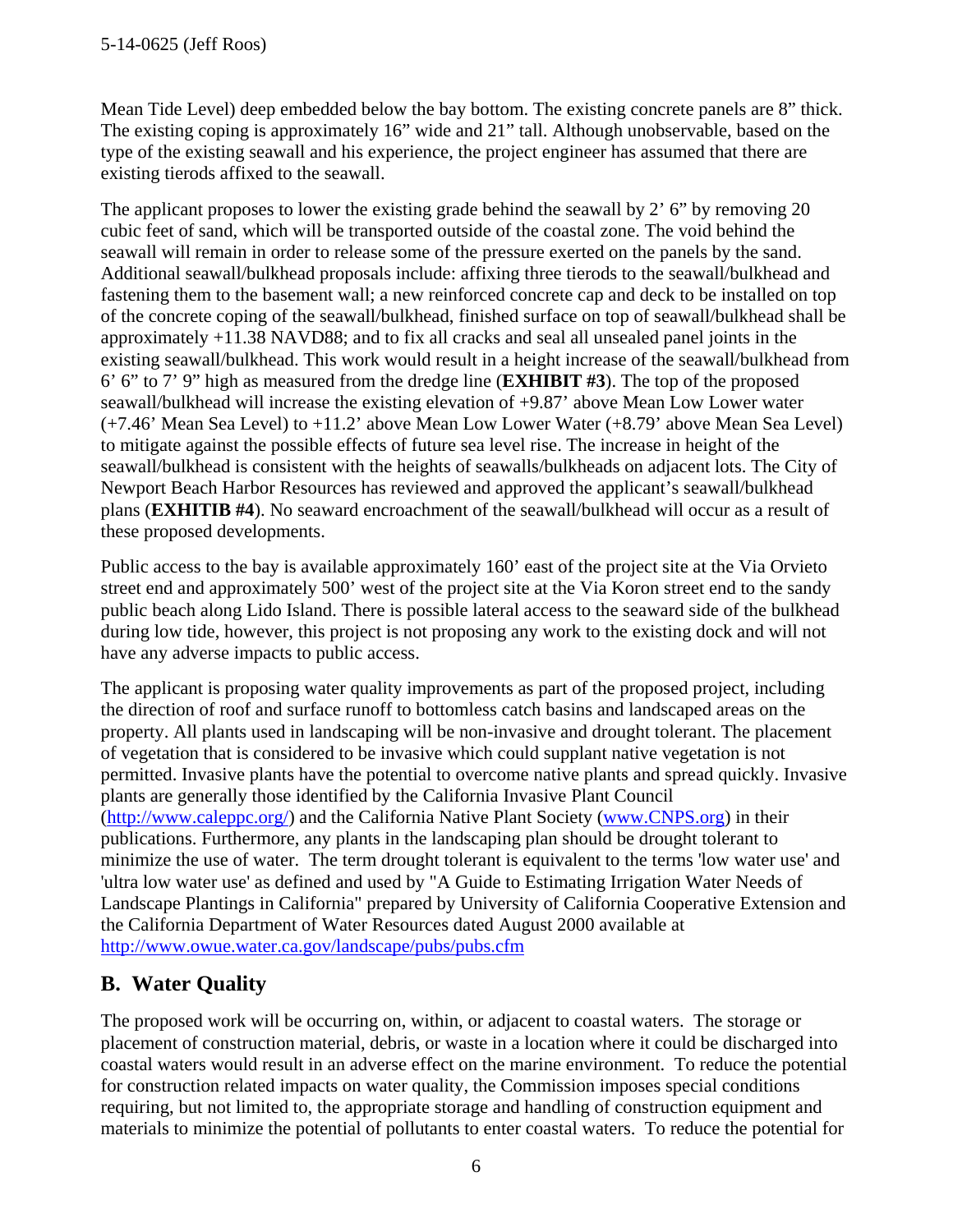post-construction impacts to water quality the Commission requires the continued use and maintenance of post construction BMPs. As conditioned, the Commission finds that the development conforms with Sections 30230 and 30231 of the Coastal Act.

### **C. Public Access**

As conditioned, the proposed development will not have any new adverse impact on public access to the coast or to nearby recreational facilities. Thus, as conditioned, the proposed development conforms with Sections 30210 through 30214, Sections 30220 through 30224, and 30252 of the Coastal Act

### **D. LAND/HABITAT**

As conditioned, the development will not result in significant degradation of adjacent habitat, recreation areas, or parks and is compatible with the continuance of those habitat, recreation, or park areas. Therefore, the Commission finds that the project, as conditioned, conforms with Section 30240(b) of the Coastal Act.

#### **E. DEVELOPMENT**

Development adjacent to the ocean is inherently hazardous. Development which may require a protective device in the future cannot be allowed due to the adverse impacts such devices have upon, among other things, public access, visual resources and shoreline processes. To minimize the project's impact on shoreline processes, and to minimize risks to life and property, the development has been conditioned to: require an appropriate set-back from the water; require a drainage and runoff control plan to direct, treat, and minimize the flow of water offsite; prohibit construction of protective devices (such as a seawall) in the future; and to require that the landowner and any successor-in-interest assume the risk of undertaking the development. As conditioned, the Commission finds that the development conforms to the requirements of Sections 30235 and 30253 of the Coastal Act regarding the siting of development in hazardous locations.

### **F. LOCAL COASTAL PROGRAM (LCP)**

The LUP for the City of Newport Beach was effectively certified on May 19, 1982. The certified LUP was updated on October 8, 2009. As conditioned, the proposed development is consistent with Chapter 3 of the Coastal Act and with the certified Coastal Land Use Plan for the area. Approval of the project, as conditioned, will not prejudice the ability of the local government to prepare a Local Coastal Program that is in conformity with the provisions of Chapter 3.

### **G. CALIFORNIA ENVIRONMENTAL QUALITY ACT (CEQA)**

As conditioned, there are no feasible alternatives or additional feasible mitigation measures available that would substantially lessen any significant adverse effect that the activity may have on the environment. Therefore, the Commission finds that the proposed project, as conditioned to mitigate the identified impacts, is the least environmentally damaging feasible alternative and can be found consistent with the requirements of the Coastal Act to conform to CEQA.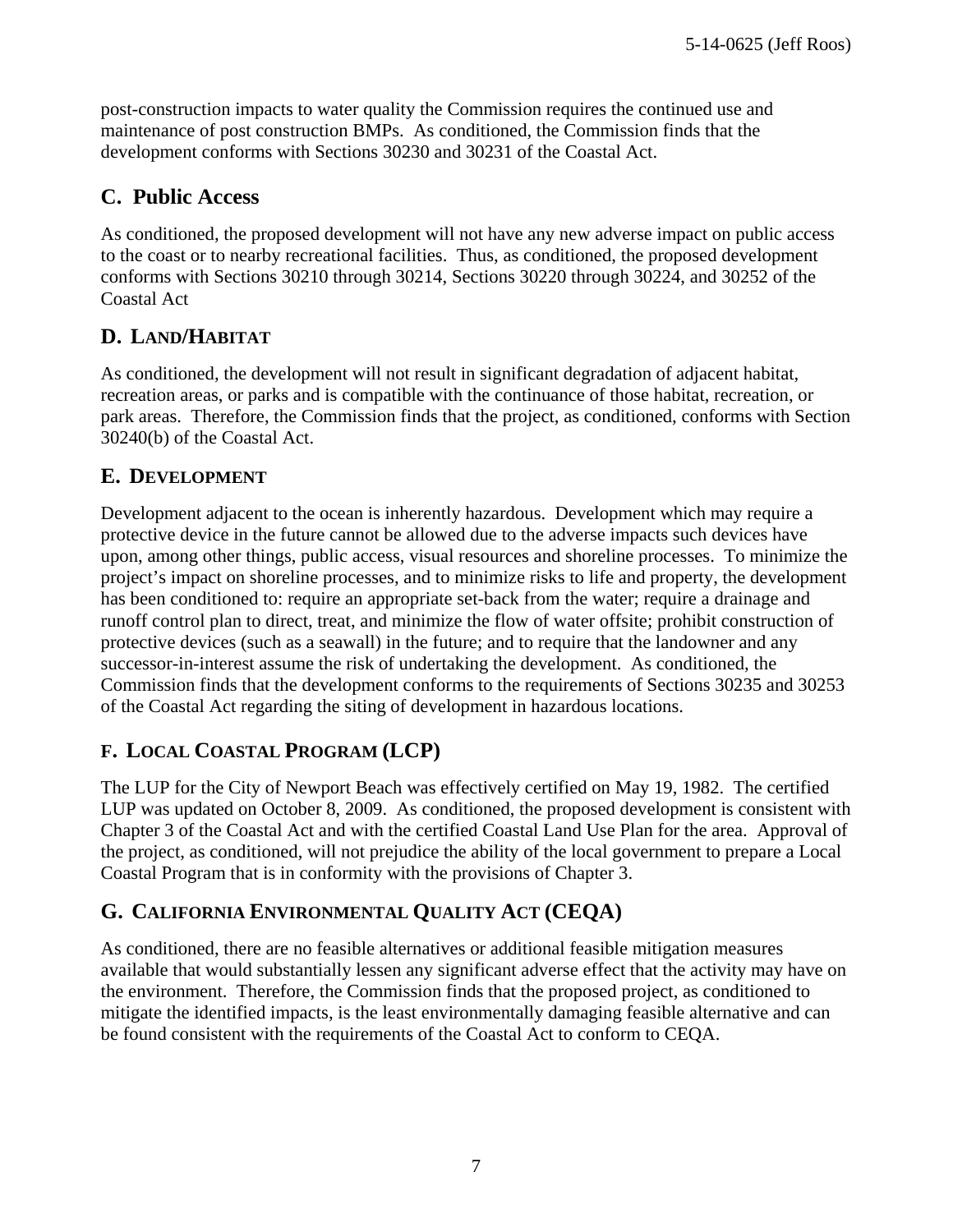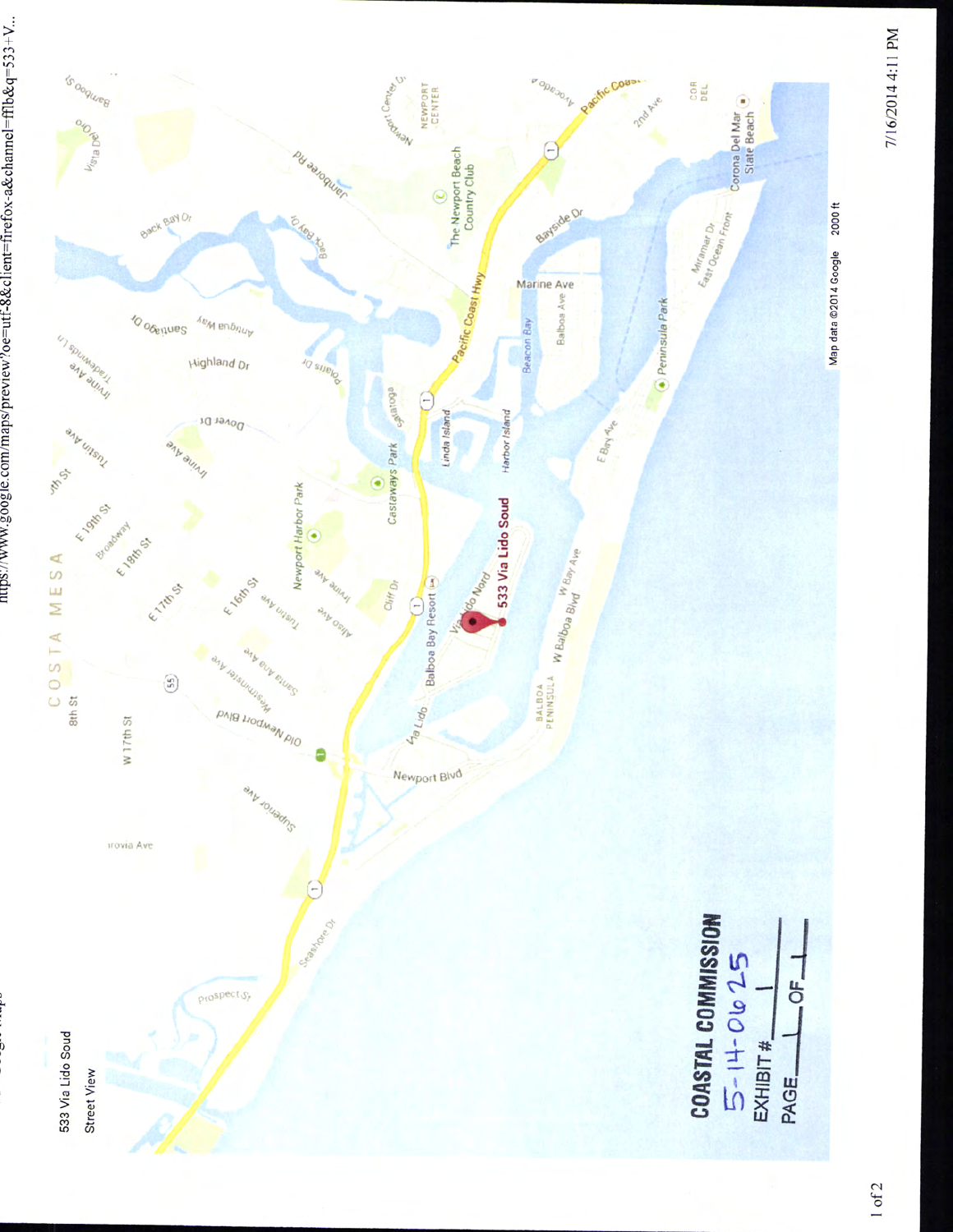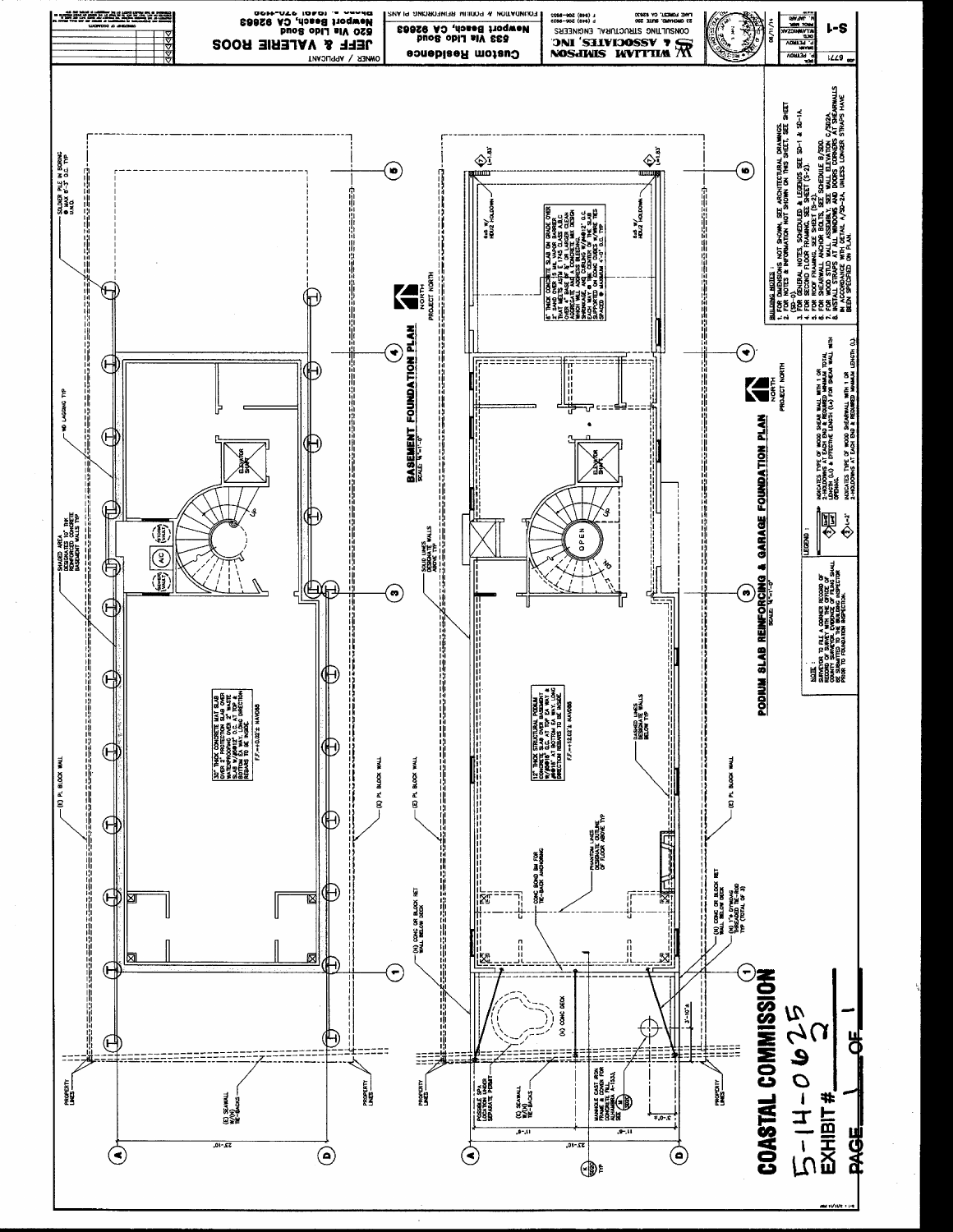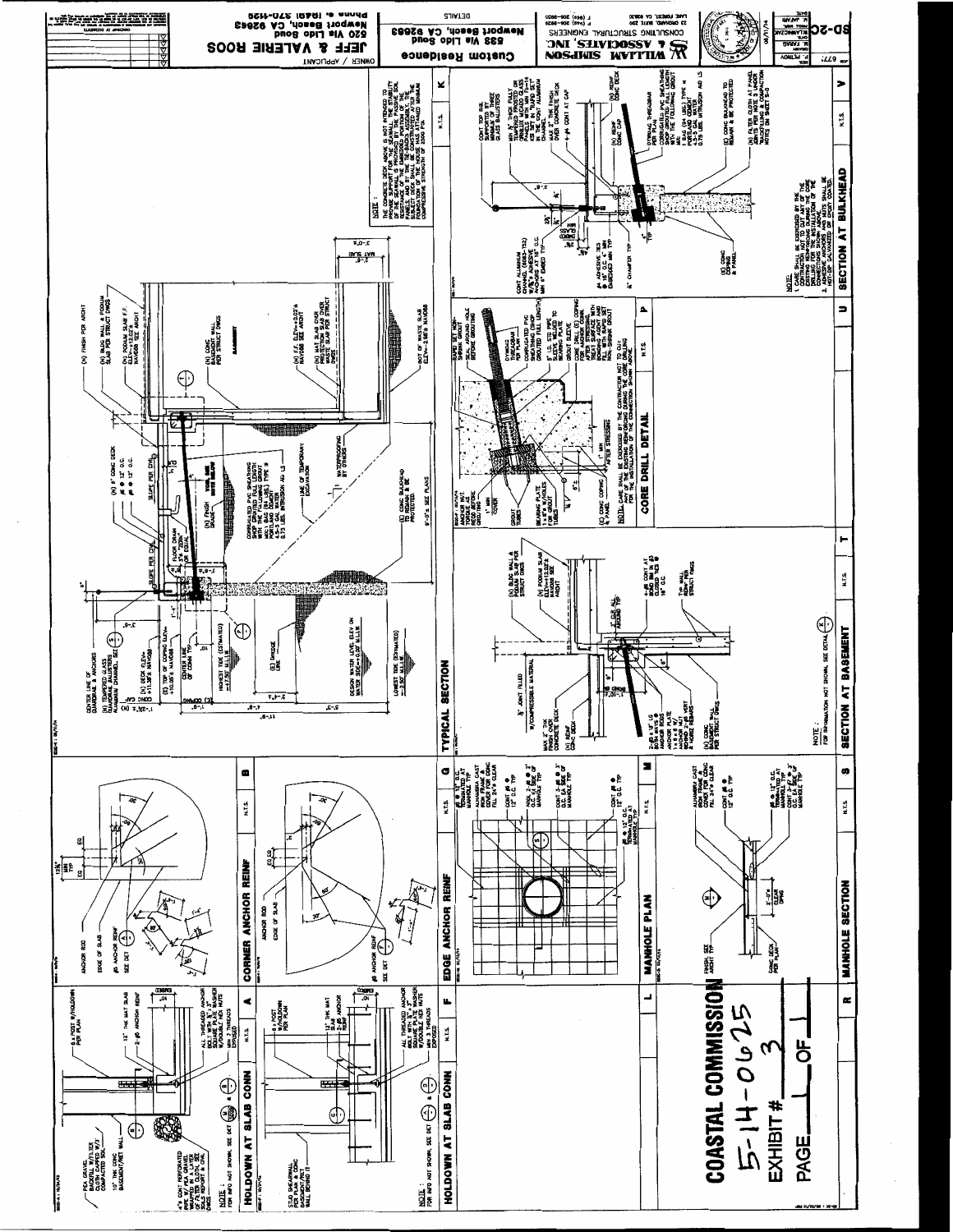

**HARBOR RESOURCES DIVISION** 829 Harbor Island Drive Newport Beach, CA 92660 (949) 644-3044 / Fax (949) 723-0589

#### **HARBOR PERMIT/APPROVAL IN CONCEPT**

HARBOR PERMIT/APPROVAL IN CONCEPT BY THE CITY OF NEWPORT BEACH as required for permit application to the South Coast Regional Commission pursuant to California Administrative Code, Sections 13210 and 13211.

| General Description of Proposed Development:                         |  |
|----------------------------------------------------------------------|--|
| Cap on seawall to increase elevation for landside patio.             |  |
| Elevation max height 11.38 NAVD88                                    |  |
|                                                                      |  |
| Address number must be stenciled on at least 1 bayward facing pile.  |  |
| Pier conditions must be signed by applicant prior to final approval. |  |
| <b>Property Address: 533 Via Lido Soud</b>                           |  |

**Legal Description:** 

Harbor Permit Number:

Plan Check Number: 2014-007

**Applicant: Jeff and Valerie Roos** 

Applicant's Mailing Address: 520 Via Lido Soud

Phone Number: 949-717-7939 Carol McDermott, Entitlement Advisors

I have reviewed the plans for the foregoing development including:

1. The general site plan, including any roads and public access to the shoreline.

- 2. The grading plan, if any.
- 3. The general uses and intensity of use proposed for each part of the area covered in the application.

Page 1 of 2